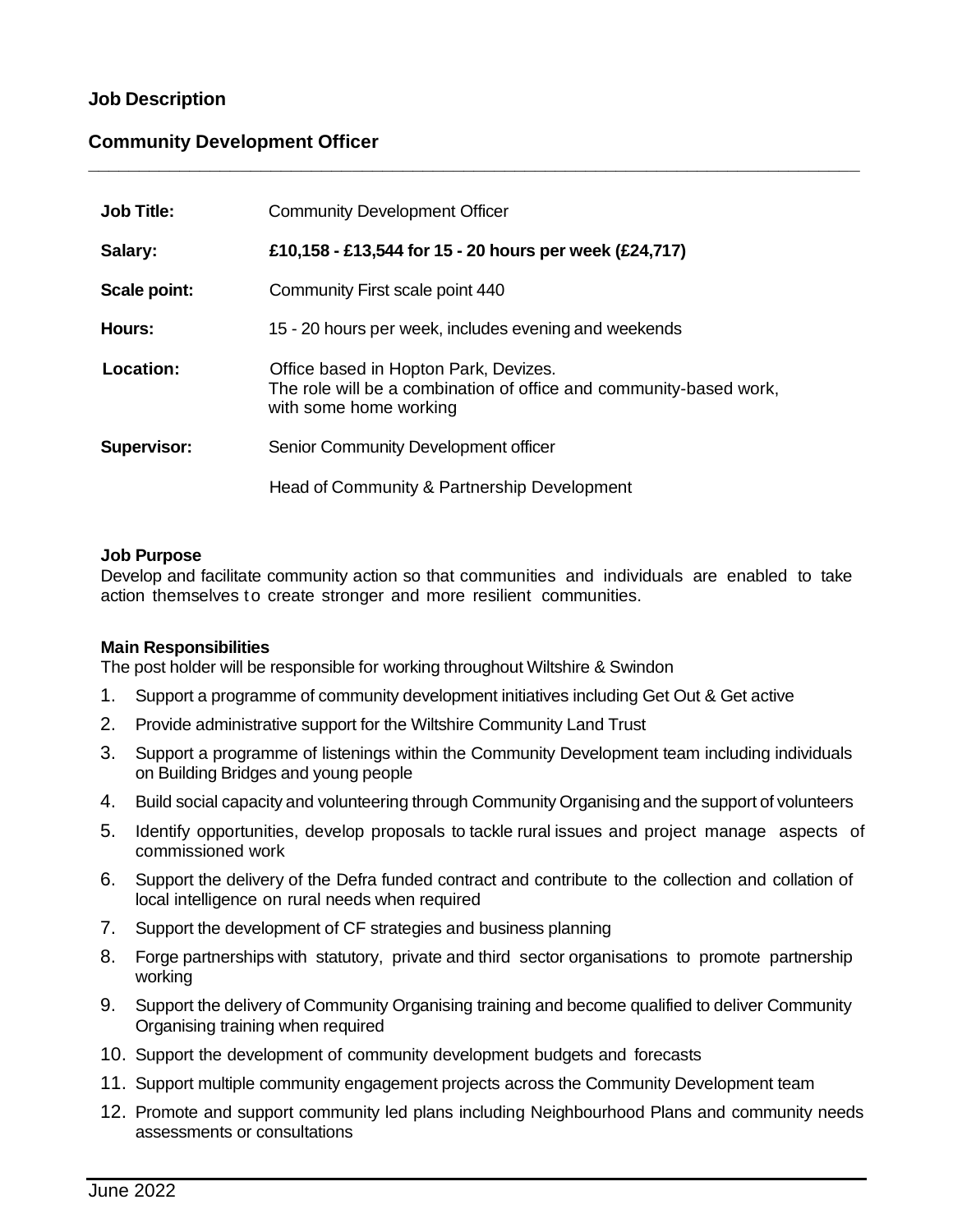- 13. Complete regular reports as required by managers and funders and keep accurate records and detailed monitoring of all listening's, reflections and volunteer contacts
- 14. Help recruit, train and support volunteers within the Social Action Hub network when require, with the support of the Senior Community Development Officer
- 15. Help deliver standardised and certified training to people across Wiltshire and Swindon with the Senior Community Development Officer and when required and adequate training has been completed
- 16. Promote and publicise the service to maintain a high profile with potential clients and service providers
- 17. Work as part of a team, contributing to meetings, attending relevant training, cascading information and providing ongoing support and information to managers to enable the smooth running of the project
- 18. Access and accurately maintain electronic client records, calls and referrals ensuring compliance with the Data Protection Act, supplying management information to assist in workload/demand profiling and to inform continuous improvements to the services provided
- 19. Adhere to all health and safety requirements both in the home and in the communities, taking reasonable care not to do anything that may endanger yourself or others
- 20. Support fundraising and income generation
- 21. Circulate information and disseminate best practice to community groups and local councils working with statutory and voluntary sector colleagues where appropriate
- 22. Provide best practice advice and guidance to a range of community groups engaged in projects addressing community identified needs
- 23. Support the Senior Community Development office and Head of Community & Partnership Development with community engagement projects

#### **General Duties**

The post-holder will contribute to achieving the overall mission of Community First.

- Budget holders assume financial responsibility for own operational budget. Non-budget holders ensure expenditure is necessary and within budget constraints.
- Implement and develop ACRE Quality Standards
- Participate in the team working approach of Community First
- Take responsibility for her / his own development, inform the line manager of any development needs and take part in prescribed development activities
- Work within the agreed policies and procedures of Community First
- Carry out such other general duties as shall be determined by the Chief Executive. Support other members of staff as required by the workload and by absences due to leave, sickness etc.
- Ensure that office security is maintained, and confidences are not breached.
- Promote an alert approach to Health and Safety at Work matters and maintain compliance with the terms of the Hopton's Fire Certificate.

Community First is committed to Equal Opportunities and the post holder is expected to be familiar with the Equal Opportunities Policy and to complete his or her duties in a manner consistent with